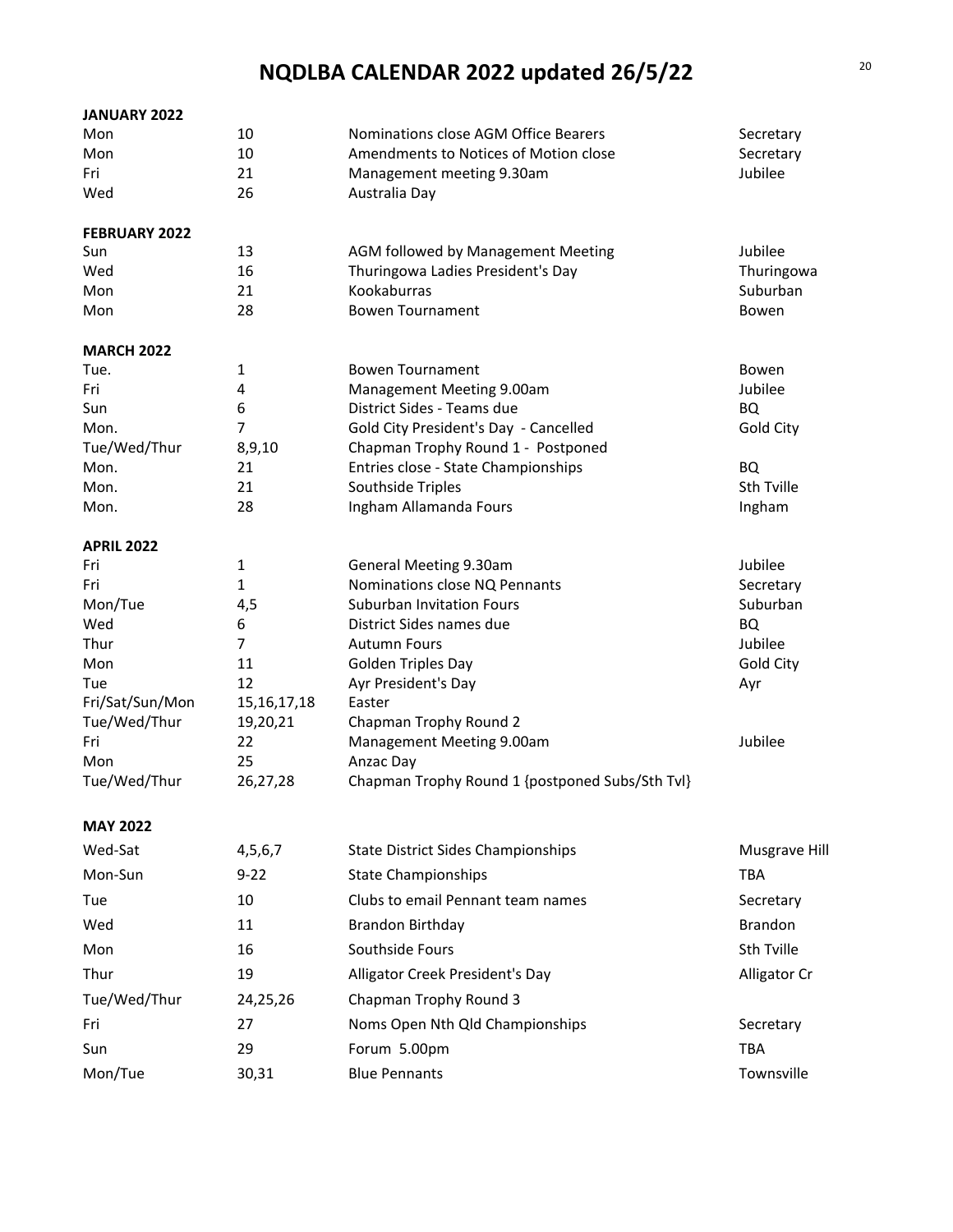### **JUNE 2022**

| Wed/Thurs   | 1,2       | <b>Blue Pennants</b>                     | Townsville             |
|-------------|-----------|------------------------------------------|------------------------|
| Fri         | 3         | Management Meeting 9.00am                | Jubilee                |
| Sat/Sun     | 4,5       | NQ Mixed Pairs                           | Townsville             |
| Tues        | 7         | Australian Italian Festival Fours        | Macknade               |
| Thurs       | 9         | Magpie 5's - Postponed                   | Thuringowa             |
| Fri         | 10        | General Meeting 9.30am                   | Jubilee                |
| Sat/Sun     | 11,12     | <b>Mixed Triples</b>                     | <b>Alligator Creek</b> |
| Sat-Fri     | $11 - 24$ | Australian Open                          | <b>Gold Coast</b>      |
| Sun         | 12        | Forum 5.00pm                             | <b>TBA</b>             |
| Mon/Tue/Wed | 13,14,15  | <b>Red Pennants</b>                      | Bowen Dist             |
| Sun         | 19        | Forum 5.00pm                             |                        |
| Mon/Tue/Wed | 20,21,22  | <b>Purple Pennants</b>                   | <b>Burdekin</b>        |
| Tues        | 28        | Chapman Rd 1 Suburban v South Townsville |                        |
| Wed         | 29        | Happy Home Festival                      | Noorla                 |

### **JULY 2022**

| Fri          | 1         | Nominations open for NQ Selectors             | Secretary   |
|--------------|-----------|-----------------------------------------------|-------------|
| Fri          | 1         | Management Meeting 9.00am                     | Jubilee     |
| Tues         | 5         | Macknade Fours                                | Macknade    |
| Fri          | 8         | Nom's close for NQ Championships              | Secretary   |
| Sat/Sun      | $9 - 10$  | District playoffs 8 A Side                    | TBA         |
| Mon          | 11        | Nom's close C of C Singles, Pairs, Fours      | Secretary   |
| Mon          | 11        | Nom's close C of C B Singles                  | Secretary   |
| Tue/Wed/Thur | $12 - 14$ | Women's Northern Challenge                    | Mackay City |
| Tue          | 19        | Christmas in July                             | Suburban    |
| Thurs        | 21        | Jubilee Birthday                              | Jubilee     |
| Mon          | 25        | Kitty Kapers                                  | Sth Tville  |
| Tue          | 26        | Noms close Premier Cup                        | Secretary   |
| <b>Thurs</b> | 28        | Kirwan Sports Ladies 4s                       | Thuringowa  |
| Fri          | 29        | Noms close for NQ Selectors                   | Secretary   |
| Sat/Sun      | 30,31     | NQ playoffs C of C, Fours, Pairs, Singles "B" | TBA         |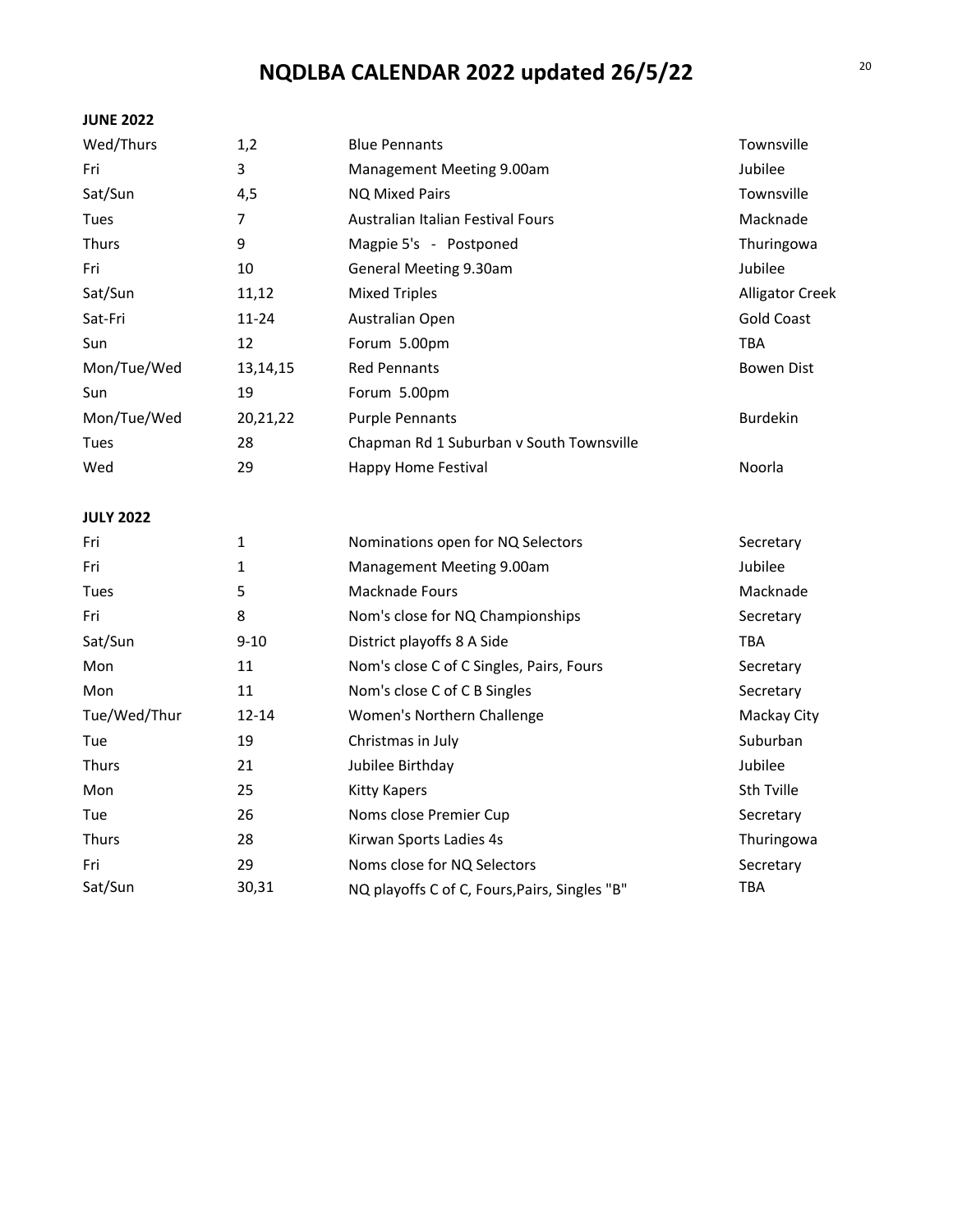### **AUGUST 2022**

| Thur                  | 4              | <b>Ayr Classic Triples</b>                      | Ayr            |
|-----------------------|----------------|-------------------------------------------------|----------------|
| Fri                   | 5              | General Meeting 9.30am                          | Jubilee        |
| Sat                   | 6              | <b>Gold City Presidents Day</b>                 | Gold City      |
| Wed                   | 10             | <b>Brandon Presidents Day</b>                   | <b>Brandon</b> |
| Fri                   | 12             | Management Meeting 9.00am                       | Jubilee        |
| Mon-Sat               | $15 - 20$      | NQDLBA Open Championships                       | Townsville     |
| Tue                   | 23             | Suburban Presidents Day                         | Suburban       |
| Tue                   | 23             | Clubs to send Premier Cup names                 | Secretary      |
| Thur                  | 25             | Zone playoff Mixed Pairs & 8 A Side             | <b>TFNQ</b>    |
| Tue                   | 30             | Wangaratta President's day                      | Wangaratta     |
| Wed                   | 31             | Forum Herbert River District                    | <b>TBA</b>     |
| Sat/Sun               |                | Zone playoff Fours, Pairs, Singles              | <b>TBA</b>     |
| <b>SEPTEMBER 2022</b> |                |                                                 |                |
| <b>Thurs</b>          | $\mathbf{1}$   | Key Motors Fours                                | Thuringowa     |
| Fri                   | $\overline{2}$ | Management Meeting 9.00am                       | Jubilee        |
| Sat/Sun               | 3,4            | Zone Playoffs                                   | <b>TFN</b>     |
| Thur                  | 8              | Springtime Fours                                | Jubilee        |
| Mon                   | 12             | 2022 District Side Nominations close            | <b>BQ</b>      |
| Mon                   | 12             | Notify BQ of Group 8 Club Champion winners      |                |
| Thu/Fri/Sat/Sun       | 15, 16, 17, 18 | Premier Cup                                     | Sth Tville     |
| Mon                   | 26             | Clubs to email advanced calendar dates          | Secretary      |
| Tues                  | 27             | President & Patrons Day                         | Sth Tville     |
| Fri                   | 30             | General Meeting and Pennent Review 9.30am       | Jubilee        |
| <b>OCTOBER 2022</b>   |                |                                                 |                |
| Mon                   | 3              | Queen's Birthday                                |                |
| Mon                   | 10             | Notify BQ of Group 8 Pennant winners            | <b>BQ</b>      |
| Tues                  | 11             | NQ President's Day                              | Sth Tville     |
| Fri                   | 14             | Management meeting 9.00am                       | Jubilee        |
| Fri                   | 14             | Names for Bowler of the Year required           | Secretary      |
| Sat-Thu               | $22 - 27$      | State Finals - Club Champion of Champions       | <b>TBA</b>     |
| Sat-Sun               | 29,30          | North vs South Challenge                        | TBA            |
| <b>NOVEMBER 2022</b>  |                |                                                 |                |
| Tues                  | $\mathbf{1}$   | NQ to email AGM nomination forms & info         | Secretary      |
| Thur/Fri              | 3,4            | State 8-A Side final                            | <b>TBA</b>     |
| Fri                   | 4              | Management Meeting 9.00am                       | Jubilee        |
| Sat/Sun               | 5,6            | <b>State Pennant Finals</b>                     | <b>TBA</b>     |
| Wed                   | 9              | Ingham Trophy Presentation                      | Ingham         |
| Wed                   | 16             | <b>Presentation Trophies</b>                    | Noorla         |
| Sat/Sun               | 19,20          | <b>State District Mixed Pairs Championships</b> | TBA            |
|                       |                |                                                 |                |